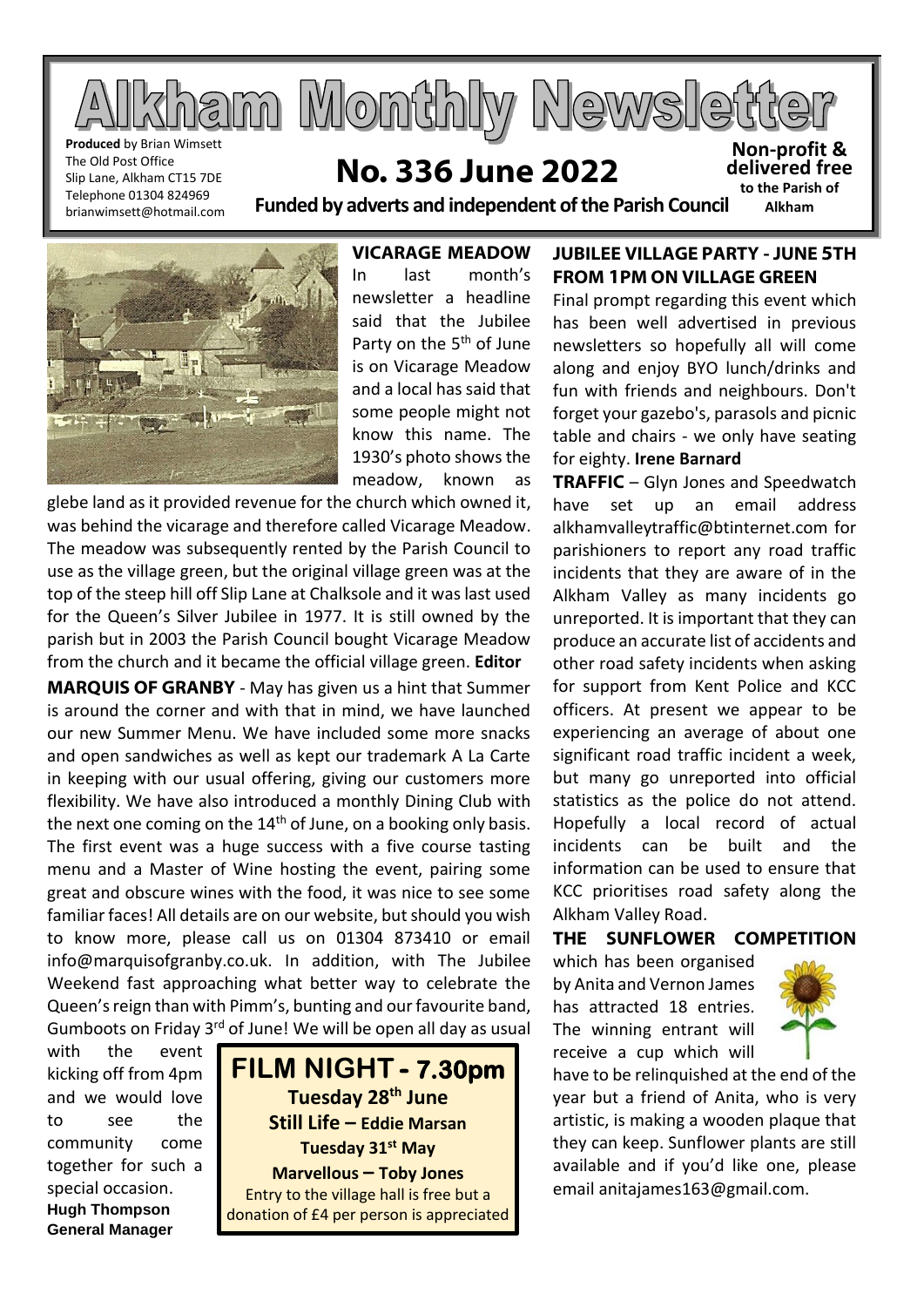#### **B P S window cleaner**

Window cleaning specialists no house too small. We use a reach & wash purifying system that means no streaks or smears and no chemicals. Our poles reach those hard to get areas. Safely clean conservatory roof. We fully clean all windows, doors & frames.

> **Call Paul on 01304 823763 or 07971389039**

#### CAR & VAN SERVICING

**MOTS, TYRES & EXHAUSTS BRAKES, CLUTCHES & REPAIRS DIAGNOSTICS**

Free collection & delivery or courtesy car arranged **POULTON SERVICE & EXHAUST CENTRE HOLLOW WOOD ROAD, DOVER CT17 0UB**

**01304 201235**



All types of paving, driveways, walls, groundworks and a full garden design **Free quotations – local family run** 

**business 07818024487 or 01304 825355 e-mail: quotes@dbworks.co.uk**

**VALLEY VEG BOX** We supply local seasonal weekly veg boxes for collection or delivery. – see web site

> **www.valleyvegbox.com sales@valleyvegbox.com Tel: 07814 023141**

**WHITE CLIFFS LANDSCAPING Fencing & Garden Design Experts** 

 $\sqrt{3}$ **START AND ALL TONIES Tel: 01304 721 068 Mobile: 07804 220 567 Email: info@whitecliffslandscaping.co.uk www.whitecliffslandscaping.co.uk**

# **Alkham Court**

*Farmhouse Bed & Breakfast* Meggett Lane, South Alkham 5 Star: Gold Award Peaceful location overlooking Alkham Valley 'Winners Best B & B in SE England' Tourism SE Award Web: www.alkhamcourt.co.uk Wendy Burrows Tel: 01303 892056

# Tai Chi

Wednesday 5-6pm Hawkinge Community Centre contact Anna Dashwood

**01304 205 405 / 07736 849 194**

**[www.pfstaichi.com](http://www.pfstaichi.com/)**

#### **Streetz2Streetz Mobile Fish and Chip Unit Alkham Village Hall Park See leaflet in the door of the hall or Call 07955 926 835 for booking & details** Also cater for weddings, kid's parties, christenings, charity events, fish supper parties and boot fairs



**PIMLICO WAY** – A firm laid hydraulically bound material from its junction with Slip Lane to the top of the rise at the end of April but either the material wasn't laid or compacted correctly or was faulty and the contractor will return

to site to put things right. The material is being laid to make the byway safer and stop flints and other debris being washed down onto Slip Lane. **NEW FOOTPATH** – In the February edition the need for a paved path linking the one at Newlyns Meadow to the path behind the village hall was mentioned. The Parish Council is applying for a KCC Members grant of £1500 towards the cost of the path and say that the maximum cost should be no more than £3500 and since this expenditure was not in the budget it will be funded from the parish council reserves.

**VILLAGE HALL** – For the last financial year the hall made a loss of £1500 and in the previous financial year a loss of £3400 was incurred. In addition to this there was capital spend which amounted to about £3000. However, the hall was given a small business grant under the Government's scheme for Covid and this has covered the loss incurred. Despite lower usage the running costs have to be paid and the hall's annual insurance is £850 and last year the utilities bill (gas, electricity and water/drainage) despite the reduced bookings came to £1250. In addition to this there is the hall cleaning which adds another £1200 plus Council rates, grass cutting, broadband and general maintenance.

**EASELS** – The Art Workshop has been held in the village hall for many years but has now had to cease and Margaret Danstead and Margaret Tovey, with help from Liz Lambourne, have kindly donated their 6 easels to the Harvey Grammar School for boys in Dover.

# **THE ARCHAEOLOGICAL DIG**

mentioned in last month's newsletter at Dover's Maison Dieu (or House of God) has produced some interesting finds. Maison Dieu was founded by Hubert de Burgh in the early 1200s as a place for poor pilgrims to stay the night on their way to the shrine of St



Thomas Becket at Canterbury Cathedral, or when travelling to the Continent. Pilgrims received free bed and board (weak beer and bread) from the Augustinian monks who looked after the building. The impressive Stone Hall was built circa 1290 and at the digs in April the most spectacular finds discovered by first time local volunteers were over 50 small fragments of decorated window glass found in a rubble layer beneath one of the Stone Hall's six medieval windows. Photographs of the glass have been seen by medieval stained-glass experts who believe the fragments date from the late 1200's or early 1300's and say are a very exciting find. Please contact Martin Crowther at martin.crowther@dover.gov.uk. or phone 07596 889 668 or go to www.maisondieudover.org.uk for details of future digs.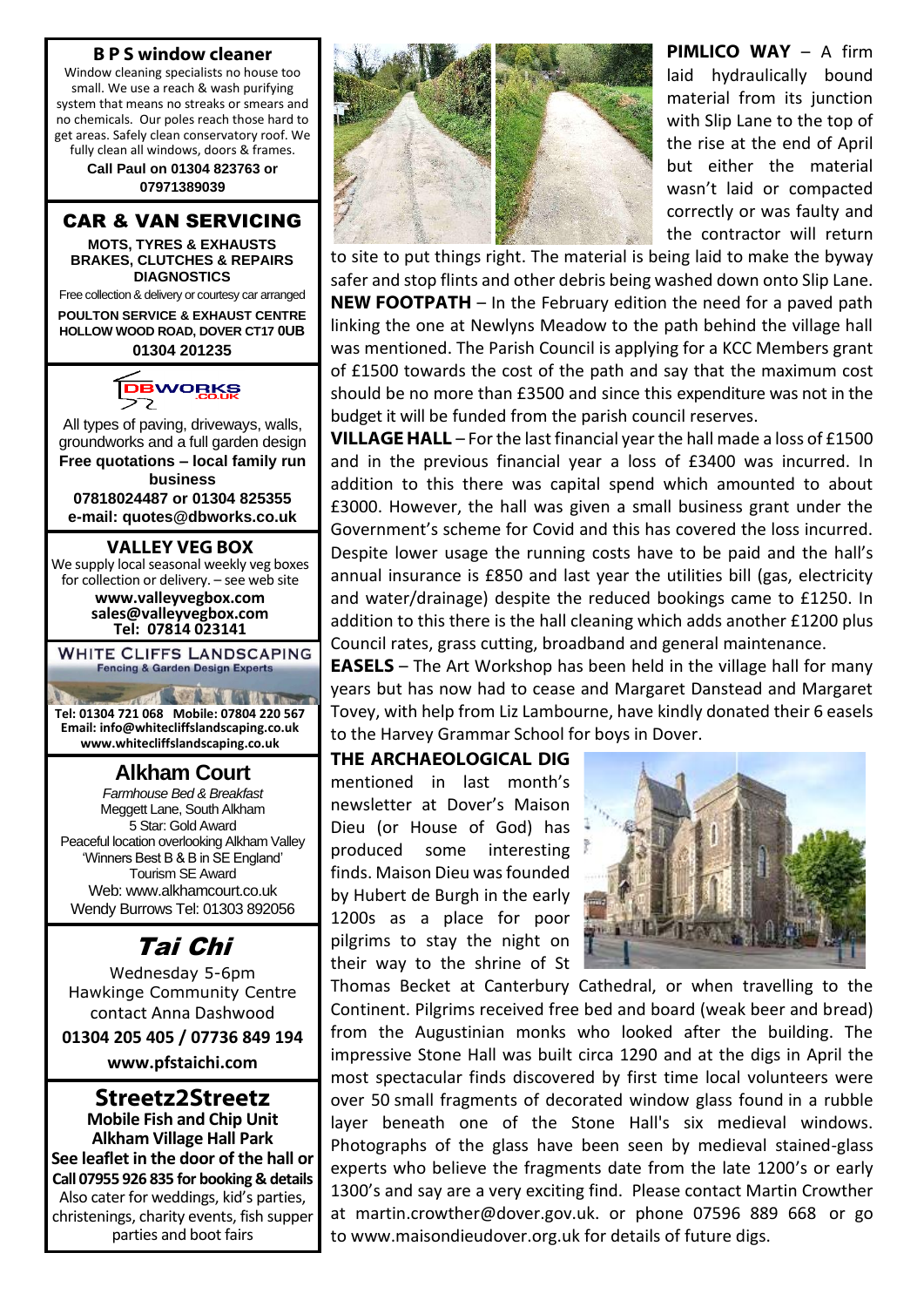

Find us on Facebook, Instagram Twitter, Yell.com

**IN MAY 2023** district council seats will be up for election and anyone can apply as you don't have to be a member of a political party. If you'd like to find out more about being a councillor, on Tuesday the  $14<sup>th</sup>$  of June 2022 from 6pm to 9pm DDC are holding a Prospective Councillor Evening at their offices in Whitfield, CT16 3PJ and to book a place please phone 01304 872303/4/5 or email democraticservices@dover.gov.uk.

**MOSELING'S HOLE** – An email was received from Paul Reed asking if anyone in the parish knew if an archaeological assessment had been carried out on a local dene-hole. A dene-hole was a shaft which was dug into the ground in ancient times to extract chalk and a well-preserved dene-hole exists in a wood just on the parish boundary some 60 metres east of the footpath/bridle way leading to St. Radigunds's Abbey. It is on private land and is about 2 metres in diameter, 11.5 metres deep and has three shafts radiating off it and is marked on a map. Legend has it that it was called Moseling's Hole because a man of that name who lived in Alkham fell down it and when Paul was a boy, he and friends used to explore the area, but he didn't have the courage to go down it on the end of a rope. If anyone has any more information about the dene-hole, please email brianwimsett@hotmail.com. **Brian Wimsett**



#### **PRIMA BALLERINA**

Point the toe Slipper on Tie pink ribbons tight Plait a binding For today That will last all night. Ribbons press Silken edge Cuts the ankles sore Knots and pressure Building up Rubbing flesh red raw. Welcome smile Graceful arms Circle out the view. Pain is pulsing In the feet Toes are bleeding through. **Gail Swainston**

**NOW** the lighter evenings are here the seagulls and rooks take any food that is left outside. To get round this the food was left in a flowerpot and the animal camera shows the badger with his head in the pot with the fox looking on. The fox previously wouldn't put his head in the pot but on the next night, after some trepidation, he followed suit. Unfortunately, the rooks got the message as well and so the pot has been removed.

**ALKHAM W.I.** - Our May meeting was our resolutions meeting followed by a quiz. Our next meeting is on the 14<sup>th</sup> of June when our speaker will be Rosemary Crippin talking about Bags Beads and embroidered books. Hostesses Lucy McKenzie and Eileen West, Raffle Janet Barrow and VOT Helen Scopes; new members always welcome. **Debbie Griggs**